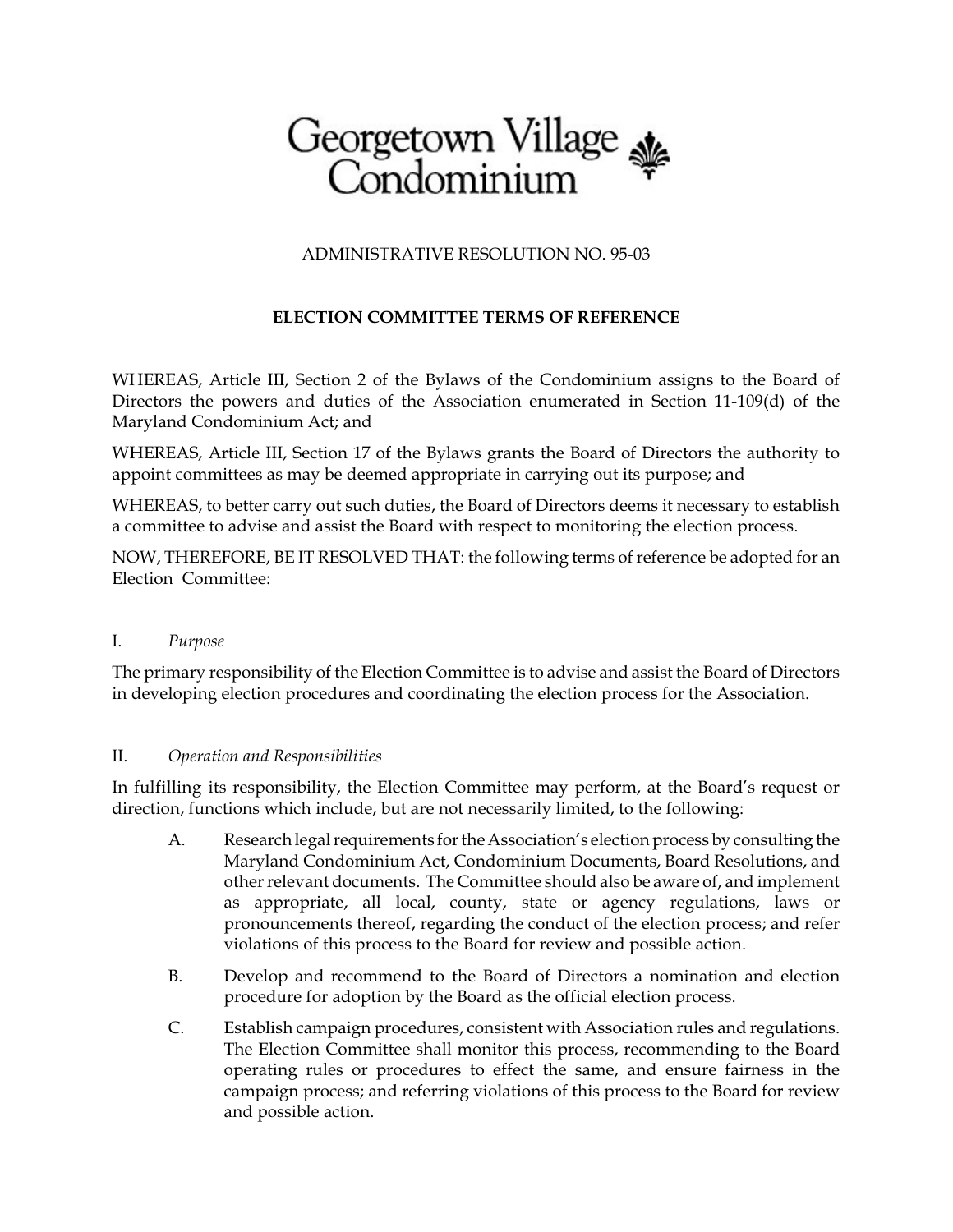- D. Contact and/or coordinate with the Management Agent, Association employees, legal counsel (as cleared by the Board President and/or Board legal liaison and/or a majority of the Board), regarding the conduct and details of the election process including the preparation of written materials, such as notices, ballots and proxies which will be used for the election, and registration of the proxy votes and the Association members as they check into the meeting, and issue ballots to attending members.
- E. Administer other election-related tasks as needed.
- F. Develop and update, as necessary, procedures for soliciting nominations of Association members to serve on the Board of Directors; and working with the community association manager to administer the solicitation of nominees.
- G. Review qualifications of prospective nominees, and certify that eligibility qualifications are met.
- H. Performing other functions *as directed or approved by the Board*.
- III. *Organization and Operation*
	- A. Membership: Members of the committee shall be limited to unit owners, appointed by the Board for one (1) year terms. Candidates for election to the Board may not serve on this committee. Voting membership is lost after three consecutive, unexcused absences from regular meetings. Total membership shall not exceed ten (10), without approval of the Board. No committee member shall become a candidate for the Board of Directors while serving on the Election Committee.
	- B. Chair: The Chair shall be appointed by the President of the Board, subject to approval by the entire Board of Directors, to serve a one year term, and shall:
		- 1. coordinate and supervise the committee activities and meetings to assure that committee responsibilities are met;
		- 2. encourage and support participation by all committee members, and ensure that such persons are kept advised of committee activities;
		- 3. prepare written committee reports for submission to the community association manager, on behalf of the Board, no later than ten (10) days prior to each Board meeting;
		- 4. familiarize the committee with its terms of reference; and
		- 5. attend Board meetings *in an advisory capacity* concerning committeeproposed motions.
		- 6. Unless, and to the extent thatdevelopments warrant, oral committee reports at monthly Board meetings are to be discouraged, in favor of submitting a monthly written report.